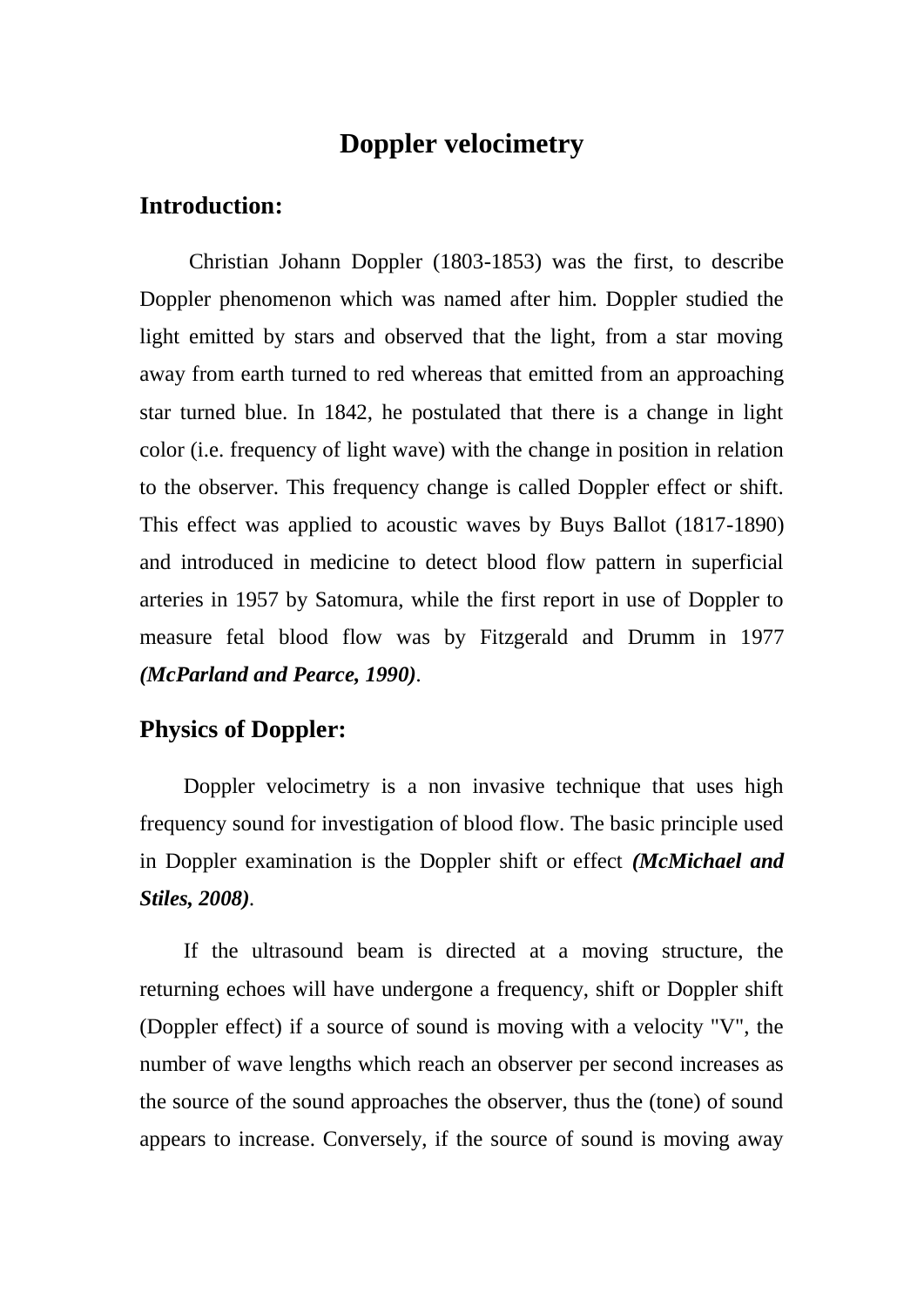from the observer, fewer wave lengths per second will reach the observer and the pitch of sound therefore falls *(Nagai and Hayashi, 2008).*

In other words echoes from stationary boundaries are returned with the same frequency as the emitted beam, where as echoes from moving particles such as a group of red blood cells undergo a frequency change (Doppler shift which is proportional to the velocity of moving particles *(Nagai and Hayashi, 2008).*

### **Diagnostic Doppler Techniques:**

#### **I. Continuous wave technique (CW):**

In this technique, two crystals are used, one as a transmitter and the other acts as a, receiver. This technique is cheap, easy to operate, portable, can measure, high velocity flow even in deep vessels and low output sound intensity. However, it does not permit visualization of the sound beam as it crosses the tissues or of the blood vessels themselves. Also, it cannot differentiate echoes from multiple vessels in different depths along the beam as signals are obtained from all moving structures in the line of the Doppler beam *(Azran et al., 2004)*.

#### **II. Pulsed wave technique (PW)**

In this technique ultrasound waves are produced in pulses and received by the same crystal. This technique has the advantage of determining the depth from which echoes should be received. The area from which echoes will be processed is called the sample volume.

Using this technique, echoed from certain vessel can be processed without interference of other nearly vessels. This technique is used in combination with real time B-scan ultrasound machine, the so called Duplex ultrasound to measure blood flow pattern in deep vessels. The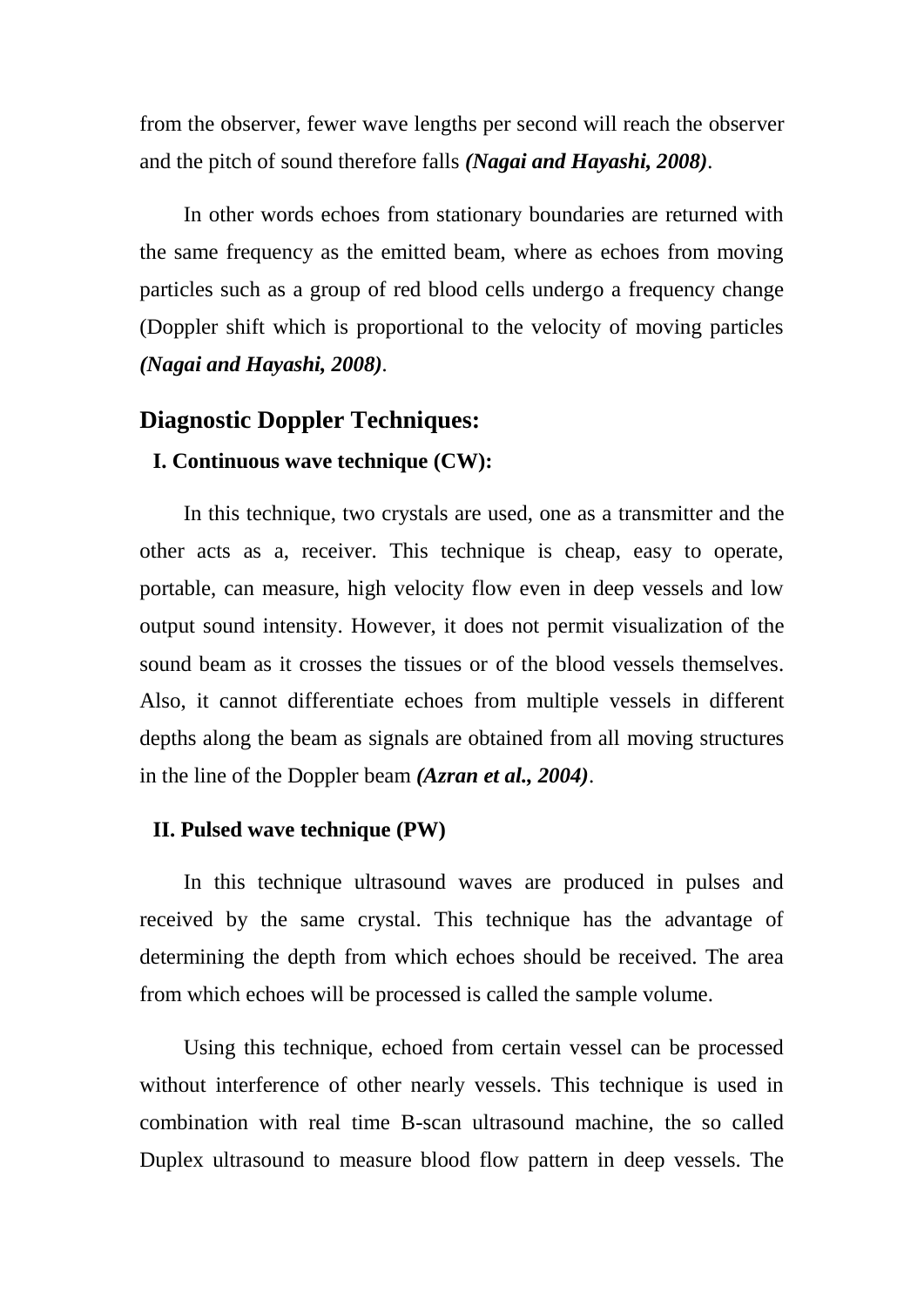combined action between pulsed Doppler and real time ultrasound can be controlled either mechanically or electronically. In the mechanical method, the operator - determines the vessel of interest at time scan and then freezes the image and switches on Doppler waves to sample it. Now, the electronic controller made the operation easier as alternation is automatic *(Zhang et al., 2005).*

#### **III. The Duplex scanner:**

The combination of real-time imaging and Doppler techniques is referred to as duplex scanning. Whereas ultrasound beam moves rapidly in order to create a real-time image, it must dwell for a much longer period in one orientation in order to obtain Doppler information. Typical combinations might be 5 MHz for imaging together with 3 MHz Doppler for trans-abdominal obstetric Doppler or 7-10 MHz for imaging and 5 MHz for Doppler for transvaginal probes *(Rubin et al., 1995).*

#### **IV. The color flow Doppler:**

Doppler shifts are not restricted to a single volume as in pulsed Doppler but rather applies to a large region. Each ultrasound beam is divided into blocks and echo signals returning from each block are examined for evidence of Doppler shift. If a shift is detected, a color (blue or red) is superimposed on the underlying image *(Oddershede et al., 2008).*

#### **V. The power Doppler:**

In power Doppler, the total signal level across all frequencies at each depth is displayed. One advantage of it is the signal-to-noise ratio which is normally better than that of its color flow counterpart. This improved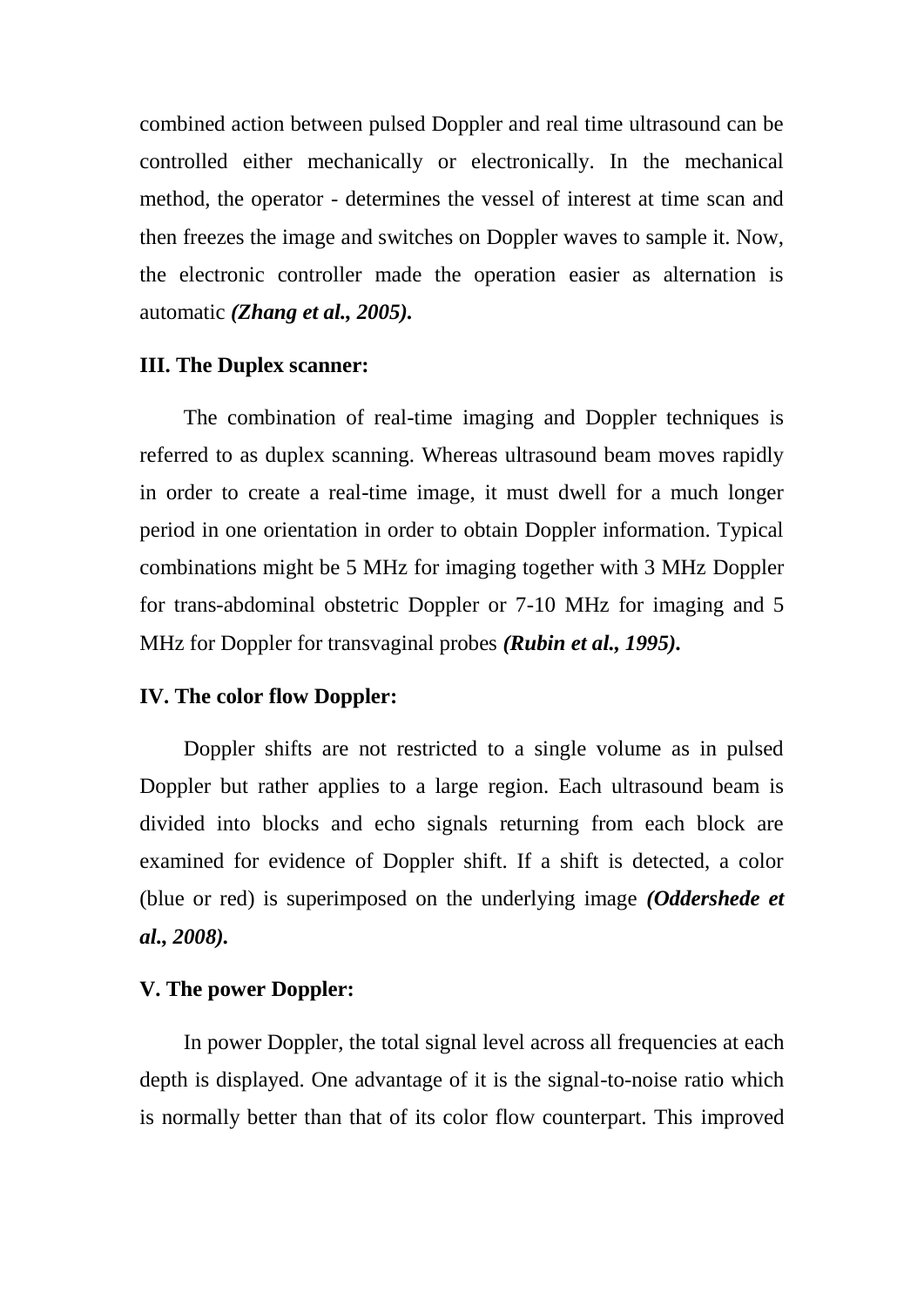signal-to-noise ratio will mean that small vessels can be imaged which are otherwise invisible to ultrasound *(Yoo et al., 2007).*

#### **Doppler velocimetric measures**

Using Doppler ultrasound technique, much useful information about the blood flow pattern in blood vessels are obtained which are important in reaching the diagnosis and planning the treatment of many obstetric and gynecological conditions. These measures depend on the maximum frequency shift during the cardiac cycle (Maximum systolic flow, A), minimum frequency shift during the cardiac cycle (End diastolic flow, B), the mean value of frequency shift throughout the cardiac cycle (Mean), the angle of incidence (0) and then diameter of the blood vessel *(Rubin et al., 1995).*

# **The following indices were developed to represent flow: Resistance index = (A-B) /A**

This index indicates the state of peripheral resistance in the vascular bed distal to the point of measurement. The index value decreases as the peripheral resistance decreases and when the end diastolic flow is approaching zero, the index approaches unity *(Gong et al., 2005).*

#### **Pulsatility index = (A-B) / Mean**

The mean is calculated by the Doppler machine and thus, to obtain accurate measures, the frequency shift should be processed in high accuracy; so this index may be the most difficult to measure *(Gong et al., 2005).*

#### **Systolic-diastolic (S/ D) ratio=A/B**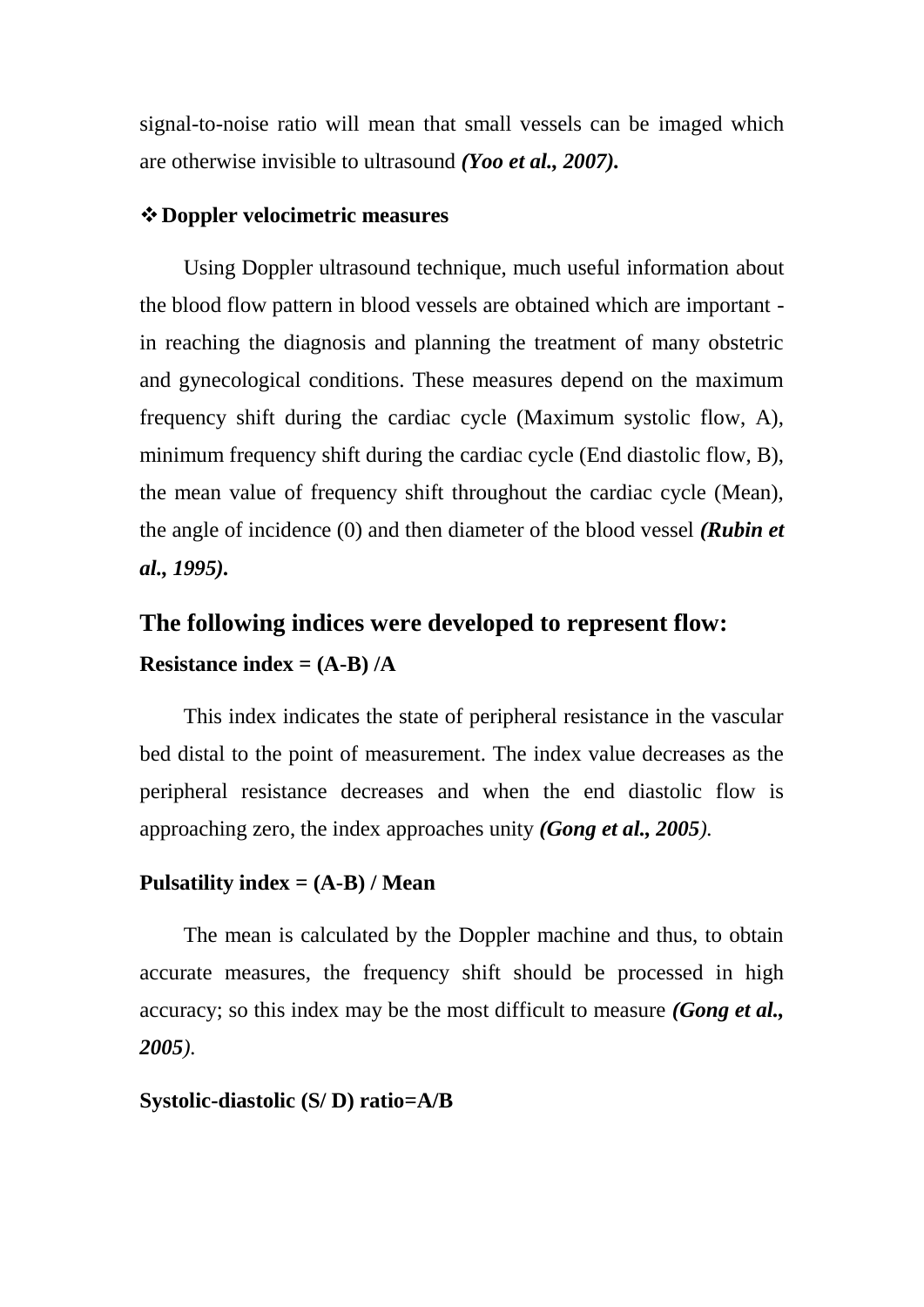This ratio describes the rate at which the flow velocities fall away during diastole, this closely corresponds to the peripheral resistance to the blood flow beyond the measurement point. Resistance index make use of the same parameters as A/B ratio, but expresses the values in a more convenient form *(Gong et al., 2005).*

#### **Diastolic to average (P/A) ratio=D/A**

This index is introduced by *Maulik et al., 1982* and claimed to be more informative about the end diastolic flow abnormalities.

However, it is not confirmed to be superior to other indices *(McMichael and Stiles, 2008).*

#### **Calculation of velocity**

If the angle of incidence (0) is measured, the blood velocity inside the vessel can be measured. However, in practice the measurement of (0) is difficult and velocity measurement is reliable only from fetal descending aorta. So the most commonly used measures are those not depending on the angle measurement *(McMichael and Stiles, 2008).*

#### **Volume flow calculation**

The volume of flow is calculated by multiplying the velocity by the cross sectional area of the vessel. Besides the difficulty in measuring the angle of incidence, measurement of the cross sectional area is difficult due to:

- i- Diameter measurements are made by means of on screen calipers to the nearest millimeter.
- ii- The diameter has to be squared to get the cross sectional area of the vessel so the error will be squared.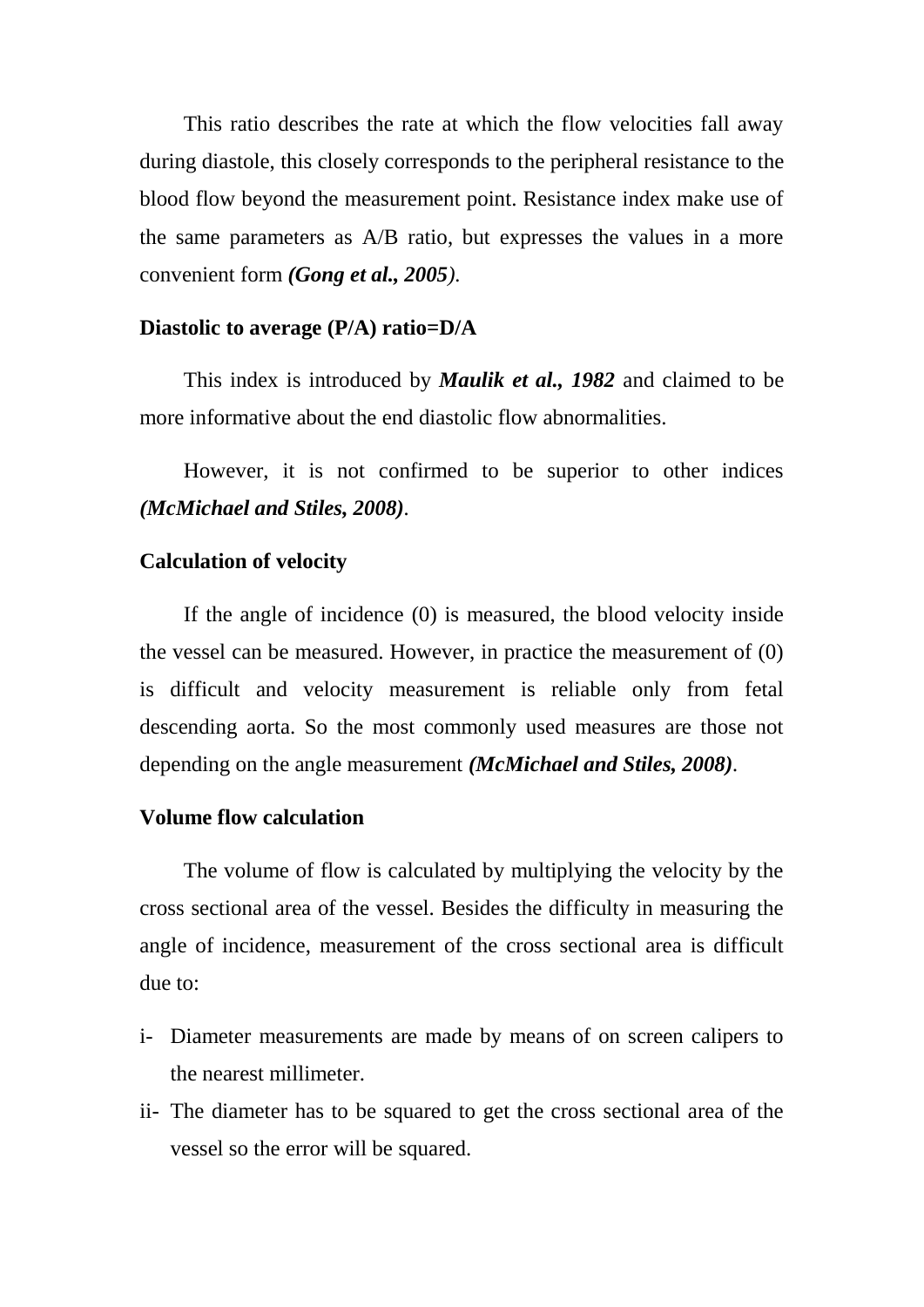iii- The cross section of the vessel is not necessarily round.

iv- The cross sectional diameter may change between systole and diastole.

The overall errors in flow calculations may reach 30% in obstetric practice. The errors in A/B ratio increases as the index value increase whereas the converse holds for PI and RI *(Nakai and Oya , 2002).*

Although no significant difference has been observed in the value of the above Doppler indices in clinical practice, it is preferred to use RI index. PI requires digitizing the entire waveform, making it less convenient *(Gong et al., 2005).*

#### **Transvaginal Doppler of the endometrium**

To evaluate the endometrium by Transvaginal Doppler, we evaluate the blood flow in the uterine arteries as an indicative parameter of endometrial status.

It is confirmed that the uterine artery impedance changes occur throughout the menstrual cycle with variation in the blood flow being associated with growth of the dominant follicle and its consequent fluctuation in serum levels of estradiol and progesterone *(Ojha et al., 2003).*

#### **Velocity range:**

Selection of velocity range depends upon whether arteries or veins are being interrogated. Arterial flow within the uterine and ovarian arteries is usually within the range of 10-50 cm s-1 peak systolic velocity, although this may be lower, particularly in postmenopausal ovarian vessels. Flow velocity in pelvic veins is in the region of 1-10cm s-1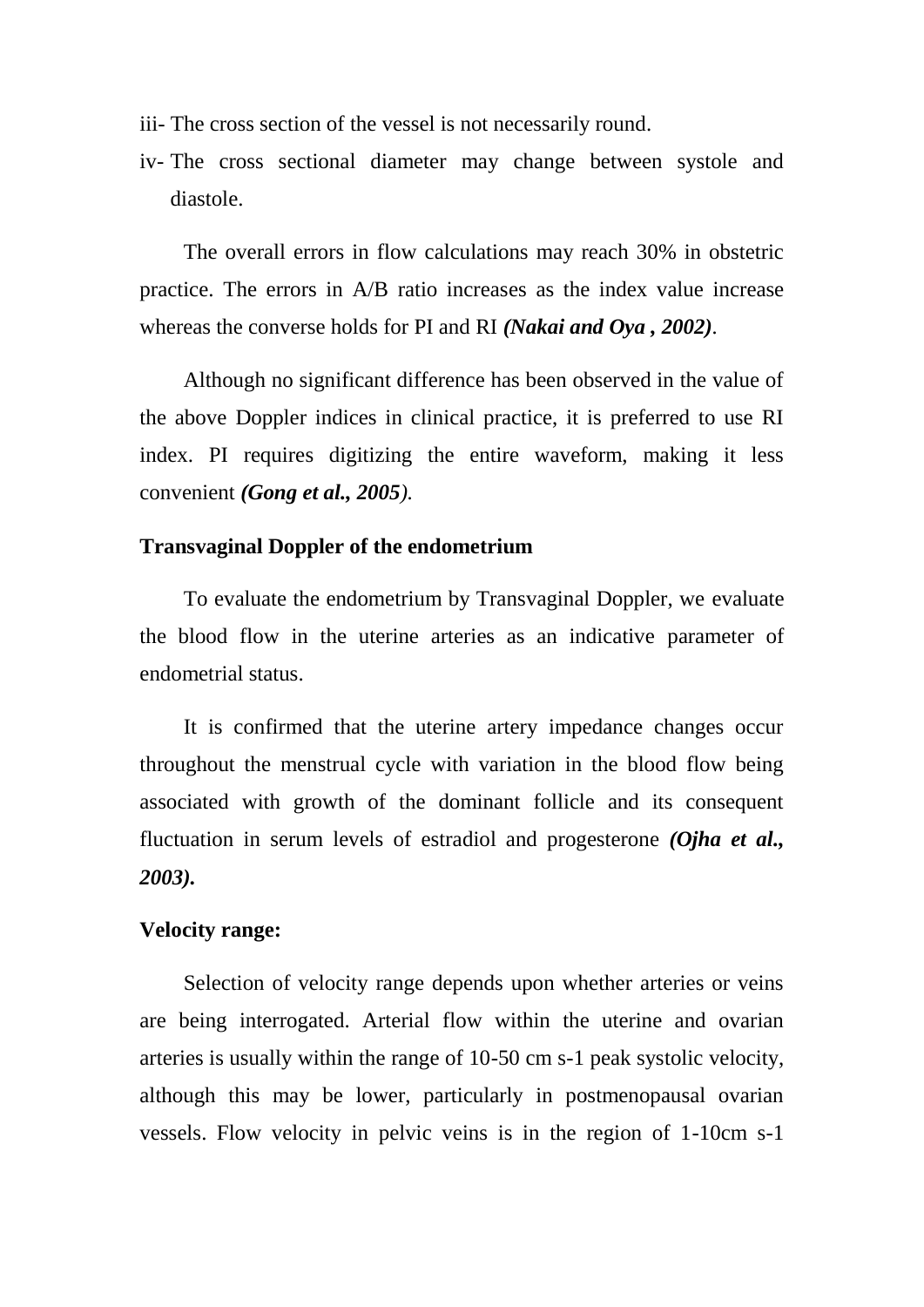velocity range settings should be chosen to reflect these predicted velocities *.*

#### **Ultrasonographic anatomy of the uterine and ovarian vessels:**

#### **Uterine artery:**

Uterine artery arises from the anterior division of the internal iliac artery and after it courses towards the cervix, it parts into an ascending uterine branch and a descending vaginal branch. The ascending branch courses along the side of the uterus through the outer myometrium giving arcuate branches which course in a concentric pattern within the outer 1/3 of the myometrium. For Doppler studies, the ascending branch of the uterine artery is studied where it is located in the parametrial region at the level of the internal cervical os *(Valentin et al., 2001).*

The ascending uterine artery can be visualized by real time Ultrasonographic as a hypoechoic area in the parametrium at the level of the internal os through lateral displacement of the vaginal probe towards the lateral fornix after identification of the internal os *(Englert-Golon et al., 2006).*

After switching to duplex mode, the angle of insonation is adjusted so that it crosses the long axis and the vessel at as small an angle as possible, then the sample volume is adjusted to cover the entire cross sectional area of the artery. A high pass filter is used to eliminate low frequency signals (100-200 Hz) originating from movements of the vessel walls. Once good quality signals are obtained based on audio recognition, visual waveform recognition and maximum measured velocity, the image including at least three waveform signals is freezed & various measures can now be calculated *(Englert-Golon et al., 2006)*.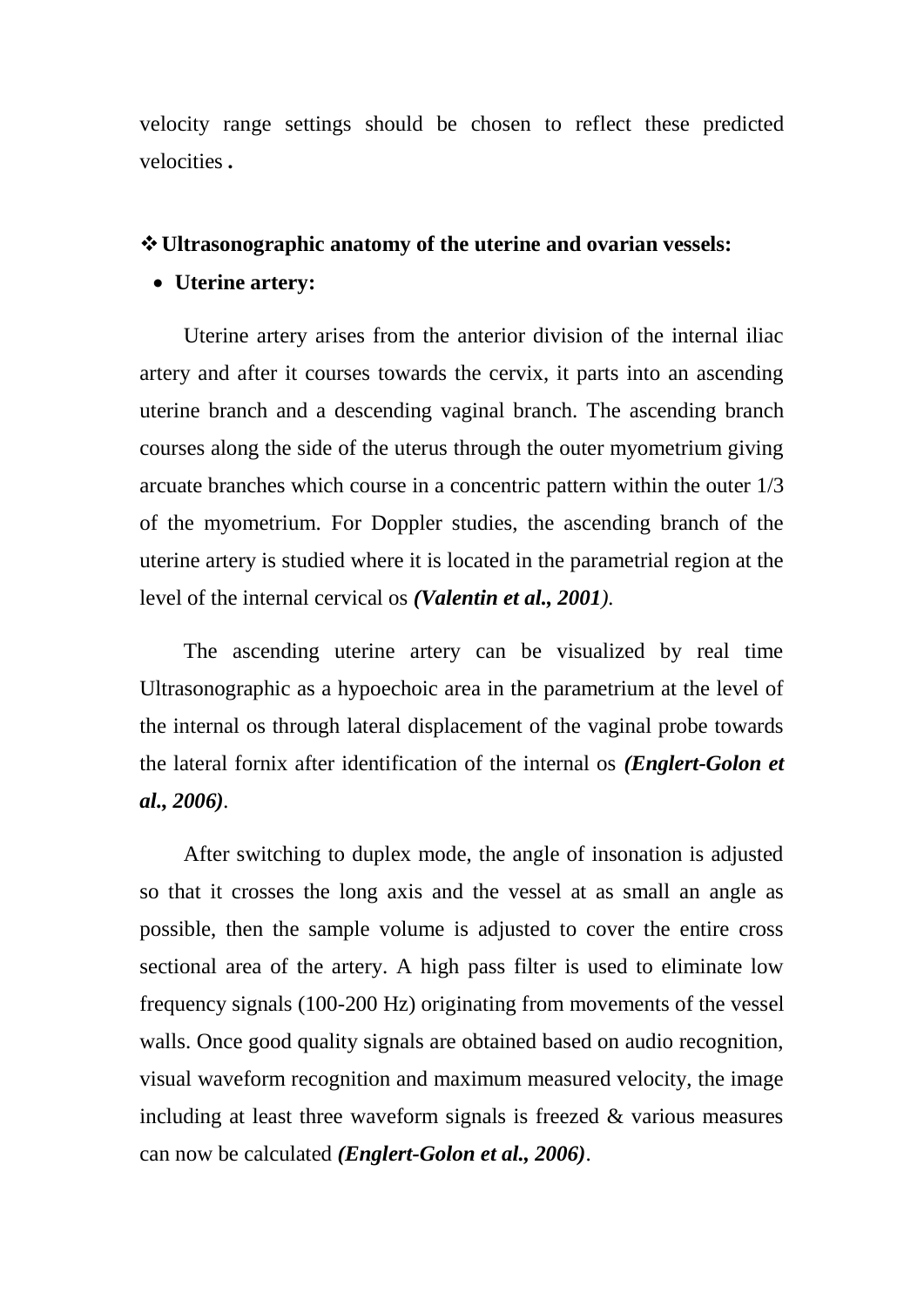#### **Ovarian artery:**

The ovarian artery originates from the aorta and reaches the ovaries via the infundibulopelvic ligament. This is the natural location to search for when Doppler studies performed. Flow velocity signals can also be elicited from the ovary itself, where a marked decrease in impedance is observed. The ovarian artery forms anastomosis with distal branches of the uterine artery, just medial to the ovary on the inferior border of the fallopian tube. It is best to perform Doppler measurements in the main artery in the infundibulopelvic ligament *(Dal et al., 2005).*

The technique of Doppler measurement is similar to that of uterine artery. Care should be taken not to sample the nearly internal iliac artery which is located near the lateral ovarian edge. Fortunately, the flow velocity signals from the latter vessels are generally different from those originating from the ovarian artery *(Dal et al., 2005).*

## **Transvaginal Doppler of normal endometrium in postmenopausal women**

As there is no menstrual cycle after menopause, successive changes in blood flow to the uterus are generally not demonstrated.

However, some similarities between pre- and post- menopausal women may be present. *Kurjak and Zalud, (1990)* compared the Resistive Index values of the uterine arteries in pre- and post-menopausal women. The RI was noted to be higher in the post-menopausal patients, but apparently not statistically different. Diastolic flow was demonstrated in all subjects *(Kurjak and Zalud, 1990).*

The uterine arteries normally show a low velocity, high impedance pattern that increases slightly with age. Estrogen therapy may reduce the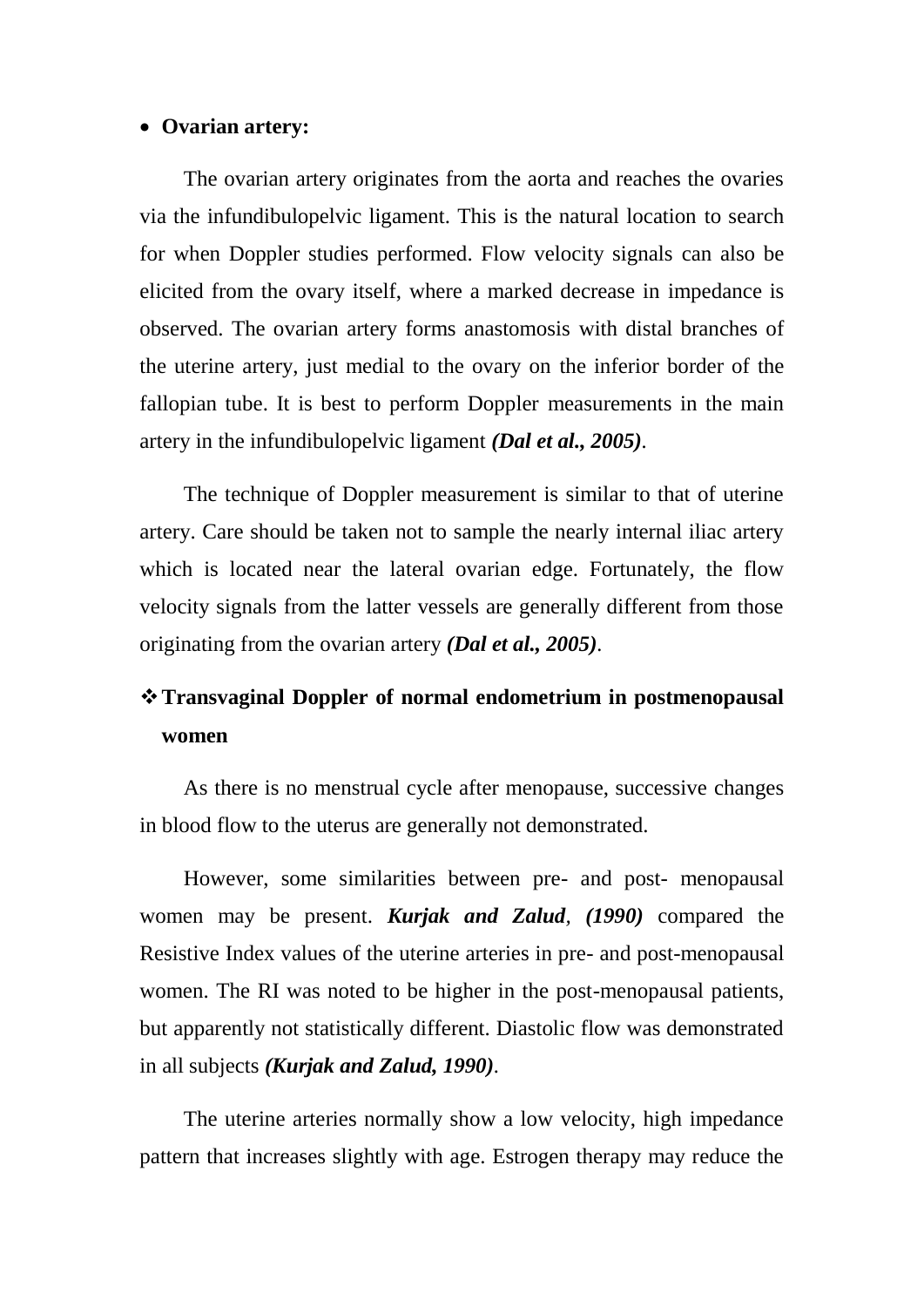impedance of uterine arteries in postmenopausal women and this effect is partially reversed with the addition of progesterone *(Järvelä et al., 2001).*

#### **Transvaginal Ultrasonography in postmenopausal bleeding**

Several sonographic studies of the endometrium which were correlated with the histopathological diagnosis had been carried out.

The endometrial echogenicity is likely to be due to the presence of glands and mucin, the frequently hypoechoic halo might possibly be related to a network of capillaries and veins around the muscle fibers in the inner layer of the myometrium. In endometrial adenocarcinoma mucin production has been found to be proportional to the differentiation of the growth. The endometrium of the normal atrophic uterus is measuring 2-3 mm by sonography and might be abnormal when measured thicker than 5 mm in postmenopausal women who are not receiving estrogen replacement therapy *(Wolman et al., 1996).*

Endometrial hyperplasia appears by transvaginal sonography as well defined thickened, highly reflective layer occupying the whole endometrial cavity and surrounding by a symmetrical poorly reflective zone *(Starczewski et al., 2005).*

The ability of transvaginal sonography to diagnose different types of endometrial hyperplasia have been studied by comparing different ultrasonographic pictures of endometrium including its thickness, echogenicity, borders and its homogenesity. In spite the high diagnostic accuracy of transvaginal sonography in the diagnosis of endometrial hyperplasia yet, it was not accurate in the evaluation of subtypes of endometrial hyperplasia with poor sensitivity and high false positive and negative rates *(Momtaz et al., 2000).*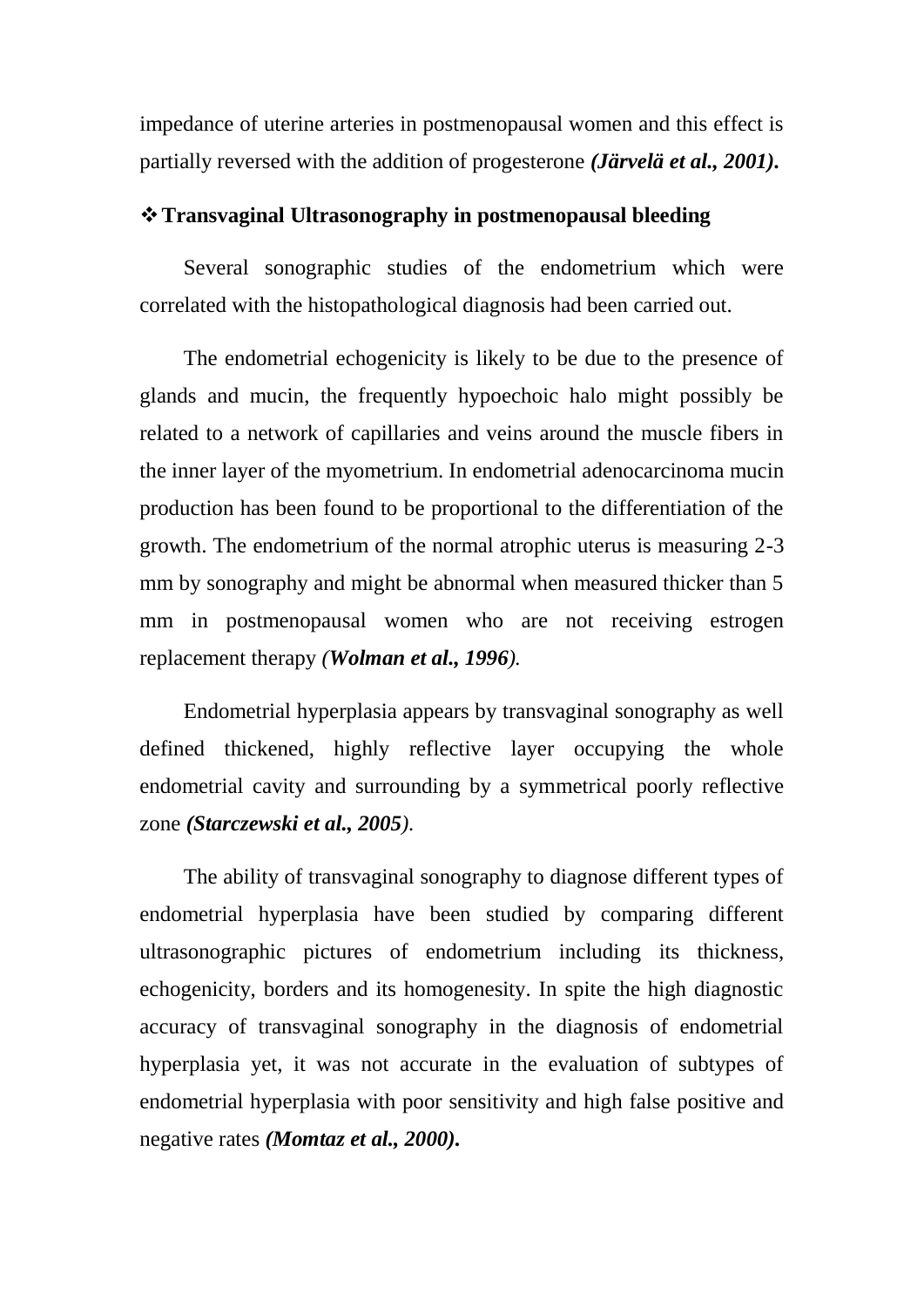An endometrial thickness more than 8-10 mm carries an increased risk of endometrial hyperplasia. Women on long cycle hormone replacement therapy whose endometrial thickness exceeds 10 mm had 30% likelihood of associated endometrial hyperplasia *(Ettinger et al., 1994).*

Endometrial polypi identified with transvaginal sonography by the presence of a well defined thickness of the endometrium with increased reflectivity which is surrounded by a symmetrical area of low amplitude echoes *(Ettinger et al., 1997).*

Endocervical polypi appear as localized thickening of the endometrium close to the internal os, but in a transverse plane, the cervical canal is dilated and contains a mixed echogenic structure *(Antunes et al., 2007)***.**

#### **Transvaginal Doppler in postmenopausal bleeding:**

Uterine artery perfusion is increased owing to an elevated level of estrogens as in cases of estrogen-secreting tumors causing endometrial hyperplasia or malignancy, ovarian hyperstimulation syndrome and in benign uterine fibroids *(Ivanov et al., 2004).*

The value of Doppler and color Doppler U/S in distinguishing benign from malignant endometrial disease is controversial. It has been suggested that low-impedance blood flow at Doppler U/S can be associated with malignancy *(Sawicki et al., 2005).*

Increased focal vascularity may be seen at color Doppler U/S in both benign and malignant diseases of the endometrium. Significant overlap in Doppler indices (i.e. peak systolic velocity, resistive index, pulsatility index) in benign and malignant endometrial processes reduces the value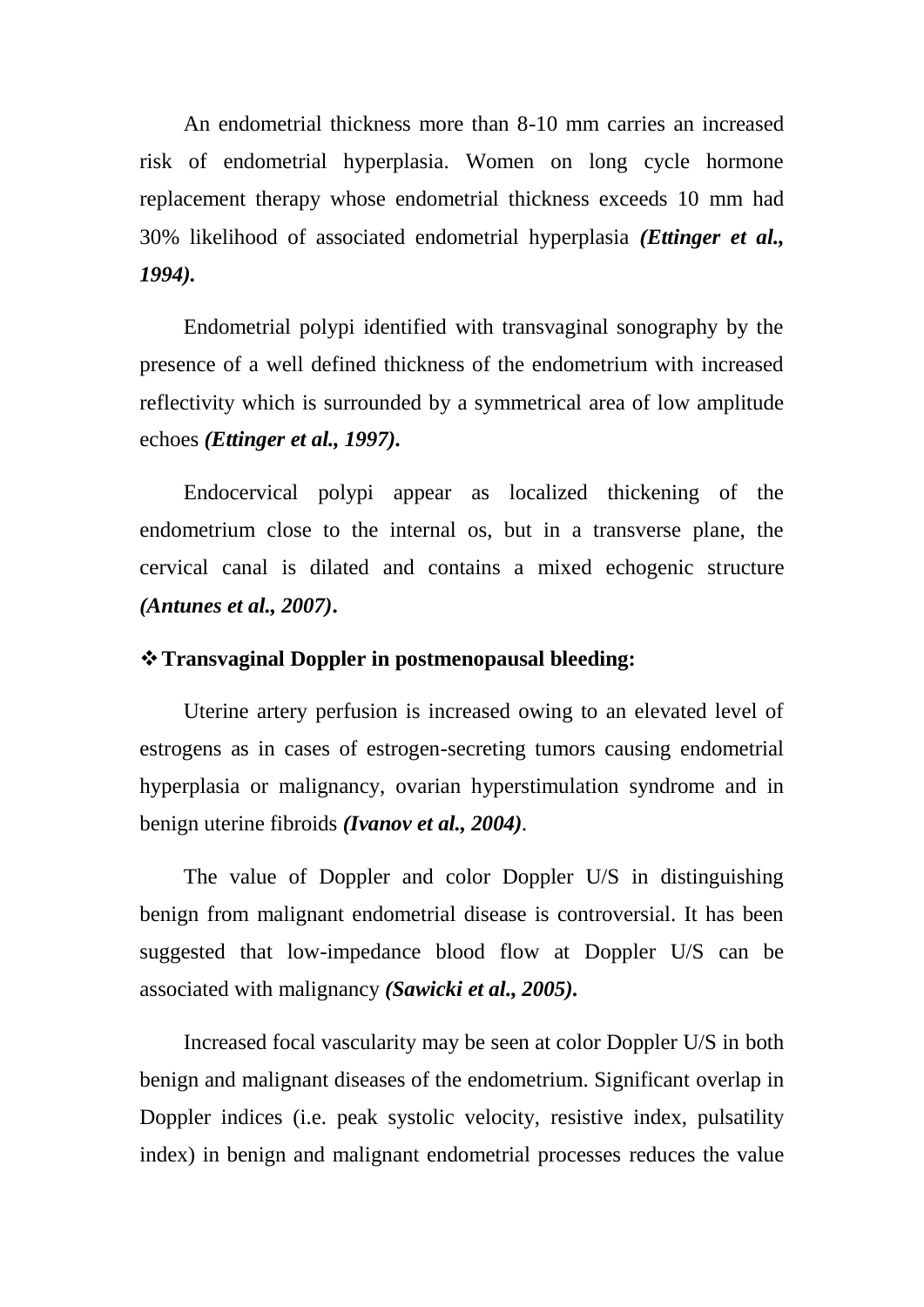of Doppler U/S in characterizing endometrial masses *(Nalaboff et al., 2001).*

The vascularization of benign uterine masses is largely dependent on tumor size, position and the extent of secondary degeneration *(Testa et al., 2002).*

Large and laterally positioned leiomyomas, especially those with necrosis and inflammatory changes, may show increased diastolic flow and, consequently, low RI. Newly formed vessels in endometrial carcinoma can be classed as intratumoral or peritumoral. Extensive flow at the periphery of the tumor is commonly present in patients with an interrupted subendometrial halo and myometrial invasion *(Sawicki et al., 2005).*

Direct extension to adjacent structures can be precisely assessed by analysis of the abundant flow within the myometrial portion of the uterus. Other types of spread (transtubal, lymphatic and hematogenous) cannot be assessed and analyzed by color Doppler imaging *(Sawicki et al., 2005).*

Color and power Doppler U/S may occasionally aid in determining the presence and extent of tumor invasion and ensuring that biopsies are directed toward regions with increased blood flow *(Fleischer, 1999)*.

In general, hyperplastic endometria do not have increased spiral arteriole vascularity which is seen in most endometrial cancers, so there is no change in pulsatility and the pulsatility index remains over 1.

Color Doppler U/S may be used to image vessels within the stalk of endometrial polyp *(Nalaboff et al., 2001).*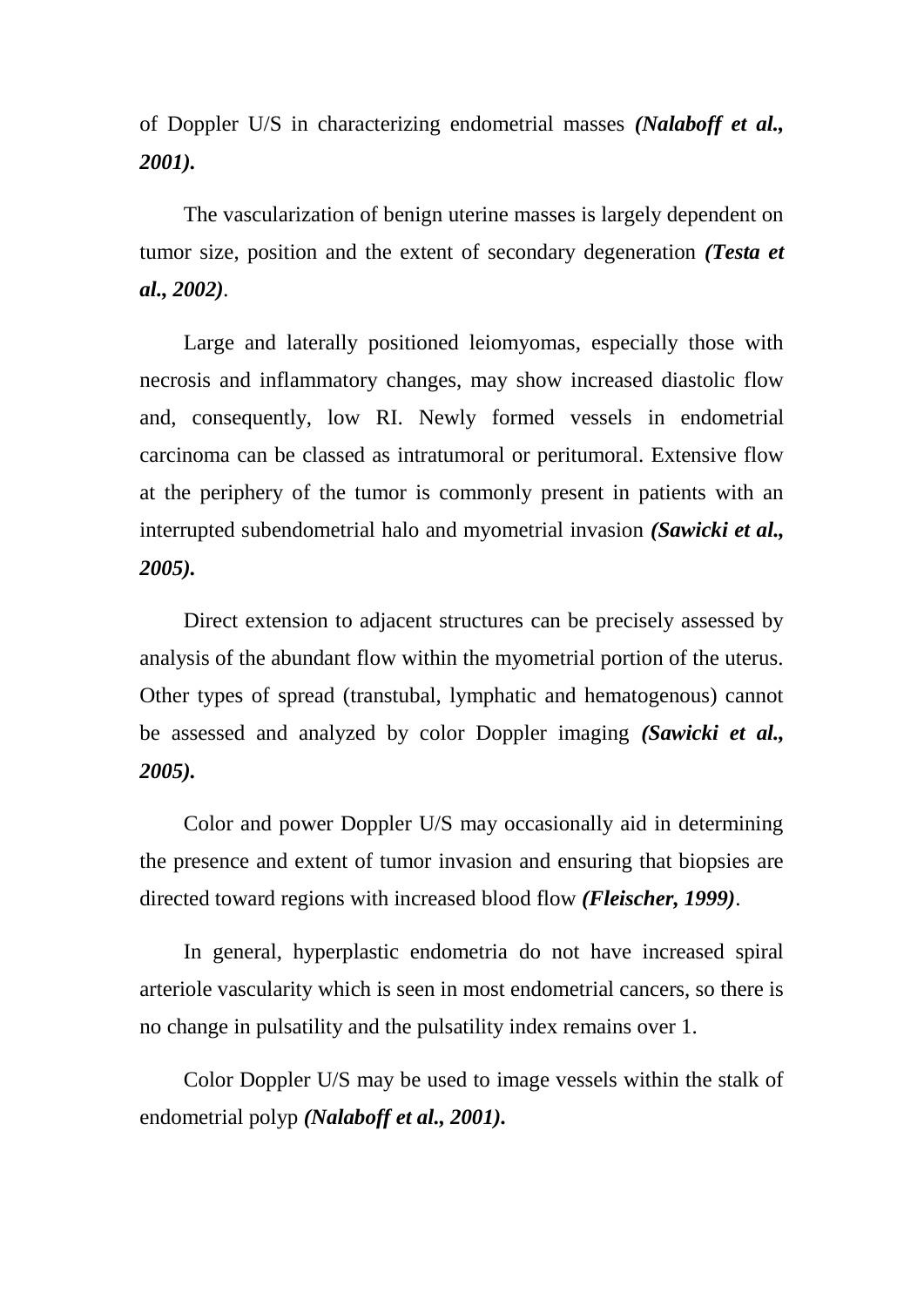Another possible application of color and pulsed Doppler is the in vivo recognition of uterine sarcoma. This tumor is rare and characterized by extremely aggressive behavior which leads to an early pattern of widespread dissemination *(Sawicki et al., 2005).*

Doppler is used to assess blood flow in the uterine artery and the intratumoral neovascularization. The typical finding of sarcoma is irregular, thin and randomly dispersed vessels in the peripheral and/or the central area of the tumor with very low impedance shunts and low resistance in the uterine arteries *(Sawicki et al., 2005).*

Finally, transvaginal ultrasonography with the "power" angio Doppler is a valuable diagnostic method in cases of early endometrial pathologies. The measurement of blood flow indices in endometrial vessels and uterine arteries is useful to differentiate benign and malignant endometrial pathologies. *(Englert-Golon et al., 2006)*

However, the noninvasive methods for endometrial evaluation are not sensitive enough to exclude endometrial pathology. When invasive methods could not be performed, the combination of transvaginal sonography and power Doppler imaging provided the best results.

When both modalities are negative, the probability of cancer is less than 5% *(Amit et al., 2000).*

**We will illustrate the sonographic appearance of most common causes of postmenopausal bleeding:**

#### **I) Endometrial causes:**

#### **A) Endometrial Carcinoma:**

The most common appearance of endometrial cancer at transvaginal US is nonspecific thickening of the endometrium.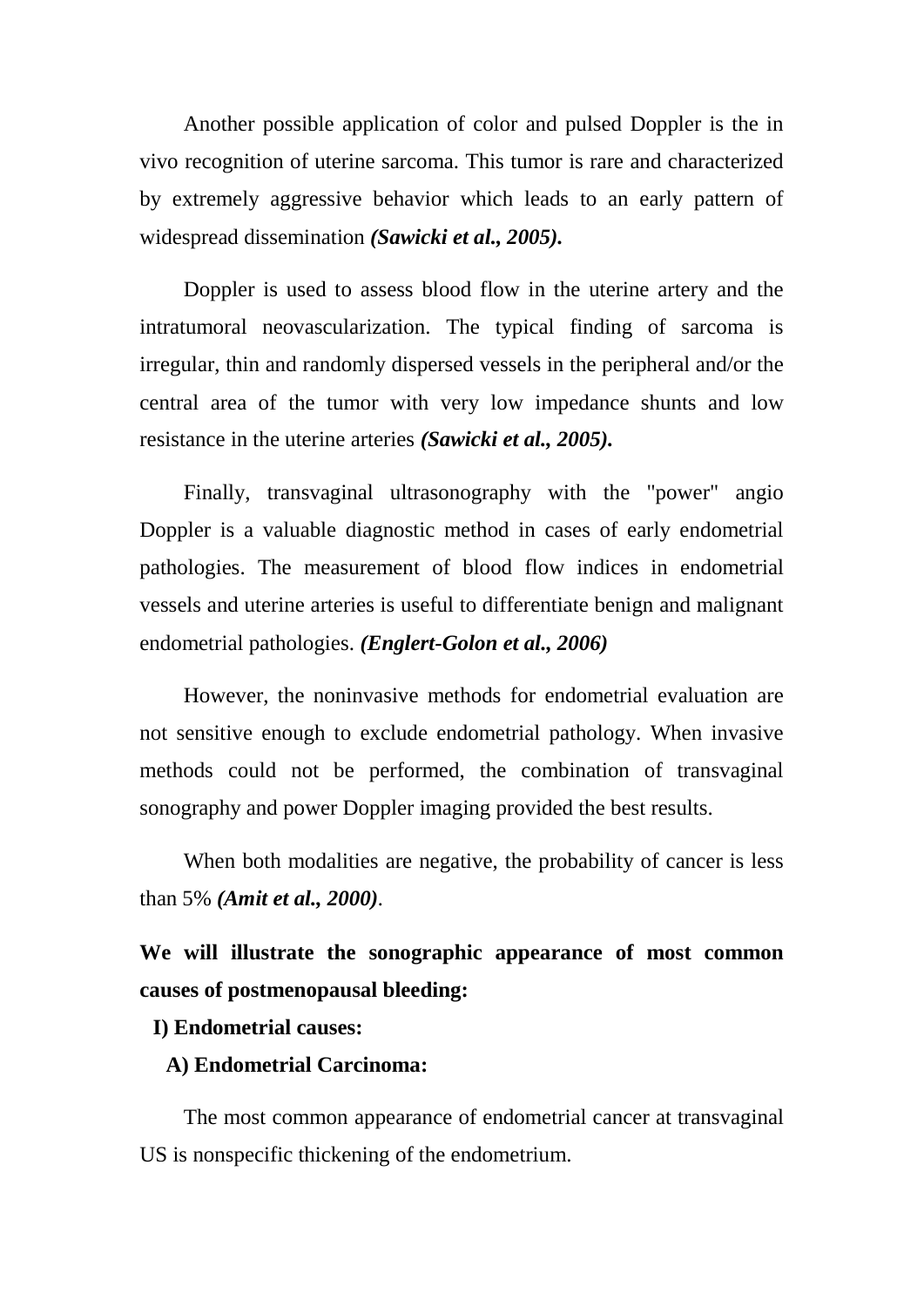Even at sonohysterography, endometrial cancer can be difficult to distinguish from endometrial hyperplasia and polyps. This diagnosis should be suspected when the single layer of the endometrium is thicker than 8 mm, irregular, broad based, or poorly marginated or when the endometrial-myometrial interface is disrupted. Endometrial thickness measurements often overlap in benign and malignant conditions However, it has been shown that a single-layer endometrial thickness less than 2.5 mm is rarely associated with malignancy *(Davis et al., 2002).*



**Fig. 2:** Doppler parameters of the Lt. uterine artery in endometrial carcinoma *(RI 0.57, PI 1.62) (Alcazar et al., 2003)*

# **Endometrial Volume as predictor of malignancy in women with postmenopausal bleeding:-**

Uterine cancer is the most common malignant neoplasm of the female genital tract and the fourth most common cancer in women. It was reported that 6000 women died of the disease in the United States in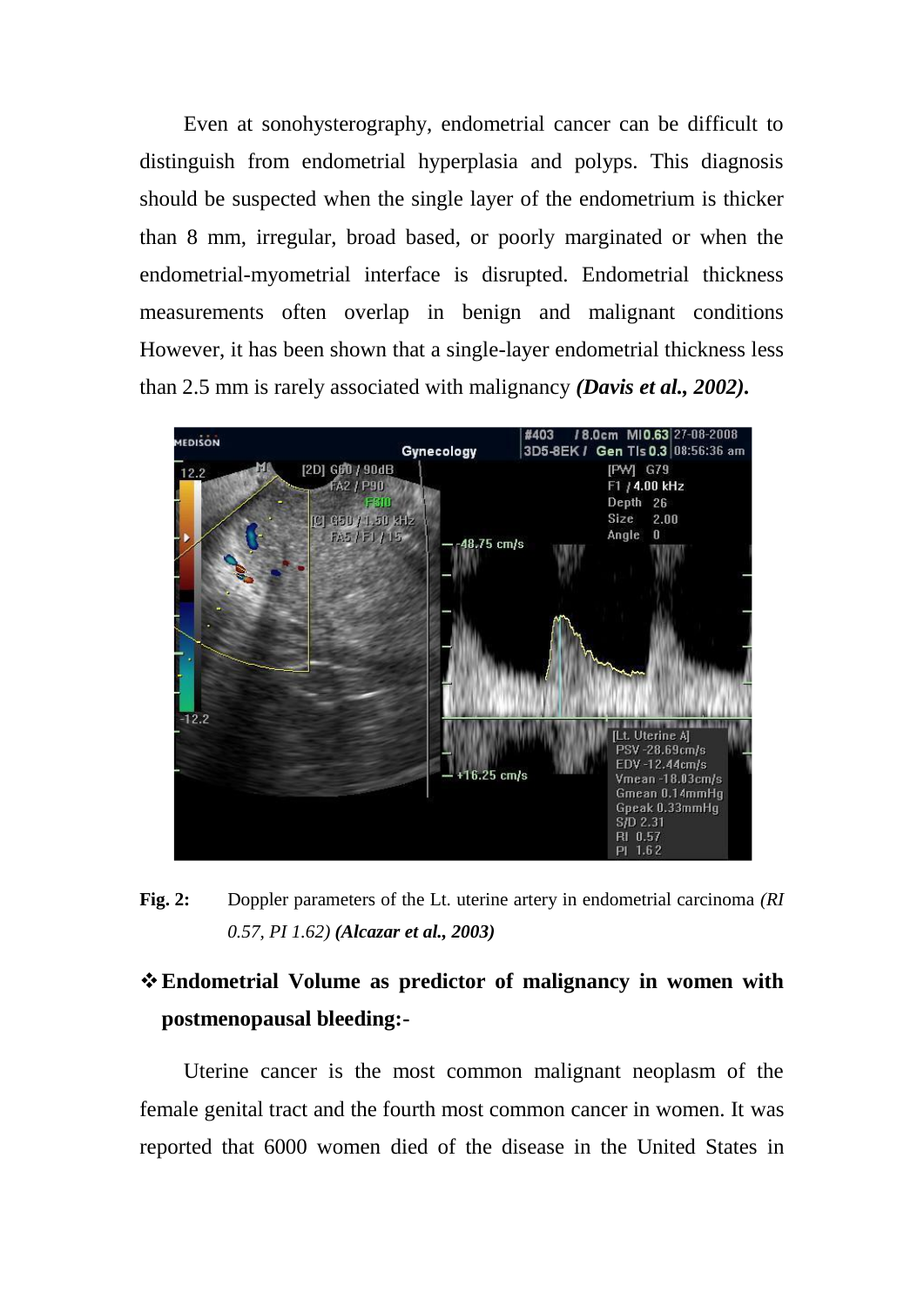1997, and an annual incidence of 19.5 cases per 100,000 women was recorded in Canada in 1993. Postmenopausal bleeding with endometrial atypia carries a risk of progression to cancer, but the risk of atrophic endometritis developing into cancer is minimal *(Mansour ET AL., 2007).*

Endometrial thickness has been used as an indicator of risk for endometrial carcinoma in asymptomatic menopausal and postmenopausal women. In 2-dimensional (2D) ultrasound, the thickest anteroposterior diameter of the endometrium is measured using the 2 endometrial layers, and a cutoff value of 4 to 5 mm has been found to be predictive of pathologic changes *(Sheikh et al., 2000).* However, the same thickness does not express the same endometrial volume in different endometria because uterine lengths may be different and endometrial irregularities may exist.

#### **B) Endometrial atrophy:**

On ultrasound, the endometrium is less than 5 mm thick and endometrial biopsy usually yields only scant tissue **(Fig 3)** *(Tsikouras et al., 2007).*



**Fig. 3:** Postmenopausal endometrial atrophy.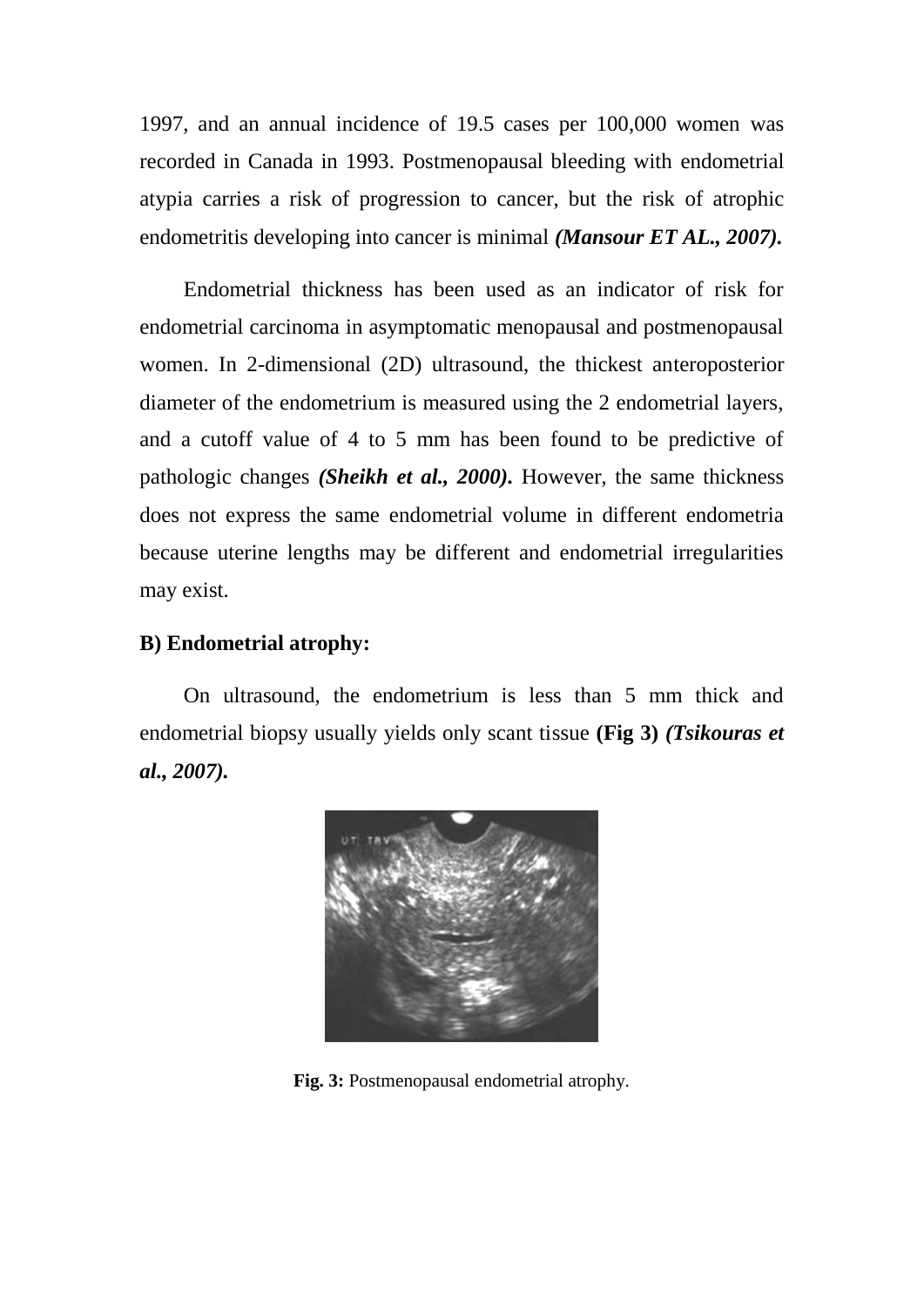Transvaginal US image demonstrates a postmenopausal endometrium with thin walls and outlined with fluid *(Nalaboff et al., 2001).*

#### **B) Endometrial Hyperplasia:**

Up to one-third of endometrial carcinoma is believed to be preceded by hyperplasia. All types of endometrial hyperplasia (cystic, adenomatous, atypical) can cause diffusely smooth or, less commonly, focal hyperechoic endometrial thickening *(Nalaboff et al., 2001).*

The US appearance can simulate that of normal thickening during the secretory phase, sessile polyps, submucosal fibroids, cancer, and adherent blood clots, yielding potentially false-positive results *(Nalaboff et al., 2001).*

Endometrial hyperplasia is considered whenever the endometrium appears to exceed 10 mm in thickness, especially in menopausal patients, although it can be reliably excluded in these patients only when the endometrium measures less than 6 mm *(Mansour et al., 2007).*

Endometrial hyperplasia may also cause asymmetric thickening with surface irregularity, an appearance that is suspicious for carcinoma. Because endometrial hyperplasia has a nonspecific appearance, any focal abnormality should lead to biopsy if there is clinical suspicion for malignancy. (fig. 4) *(Nalaboff et al., 2001).*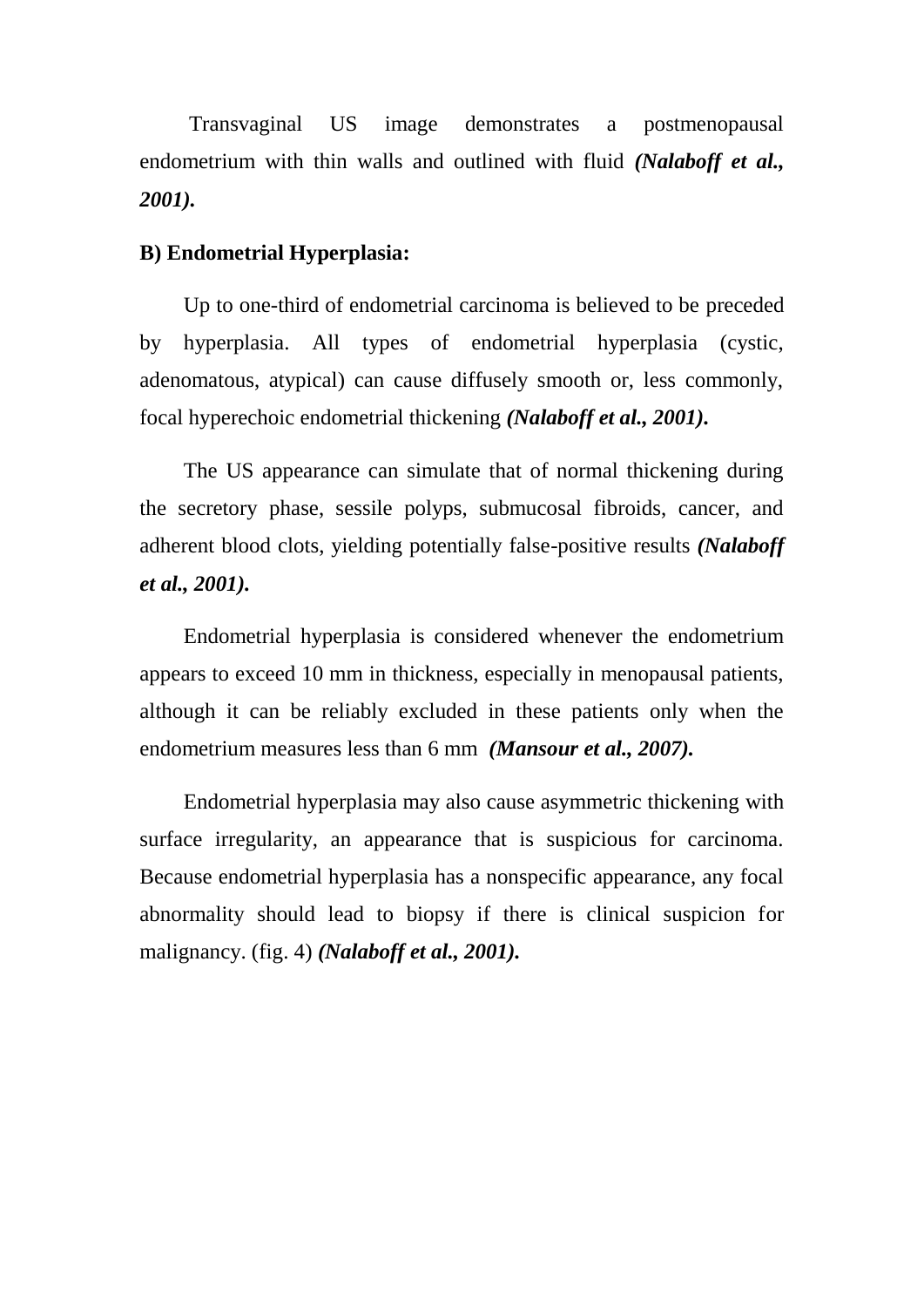

**Fig.4:** Endometrial hyperplasia.

US image shows an endometrium with diffuse thickening (maximum thickness, 1.74 cm) due to hyperplasia (cursors) This finding was confirmed at biopsy *(Nalaboff et al., 2001).*



Fig. 5: Power Doppler ultrasound image showing a scattered vessel pattern characteristic of endometrial hyperplasia *(Alcazar et al., 2003)*

#### **D) Endometrial polyps:**

The typical appearance of an endometrial polyp at sonohysterography is a well-defined, homogeneous, polypoid lesion that is isoechoic to the endometrium with preservation of the endometrialmyometrial interface. There usually is a well-defined vascular pedicle within the stalk. In contrast to the transvaginal US demonstration of polyps, which may distort measurements of endometrial thickness if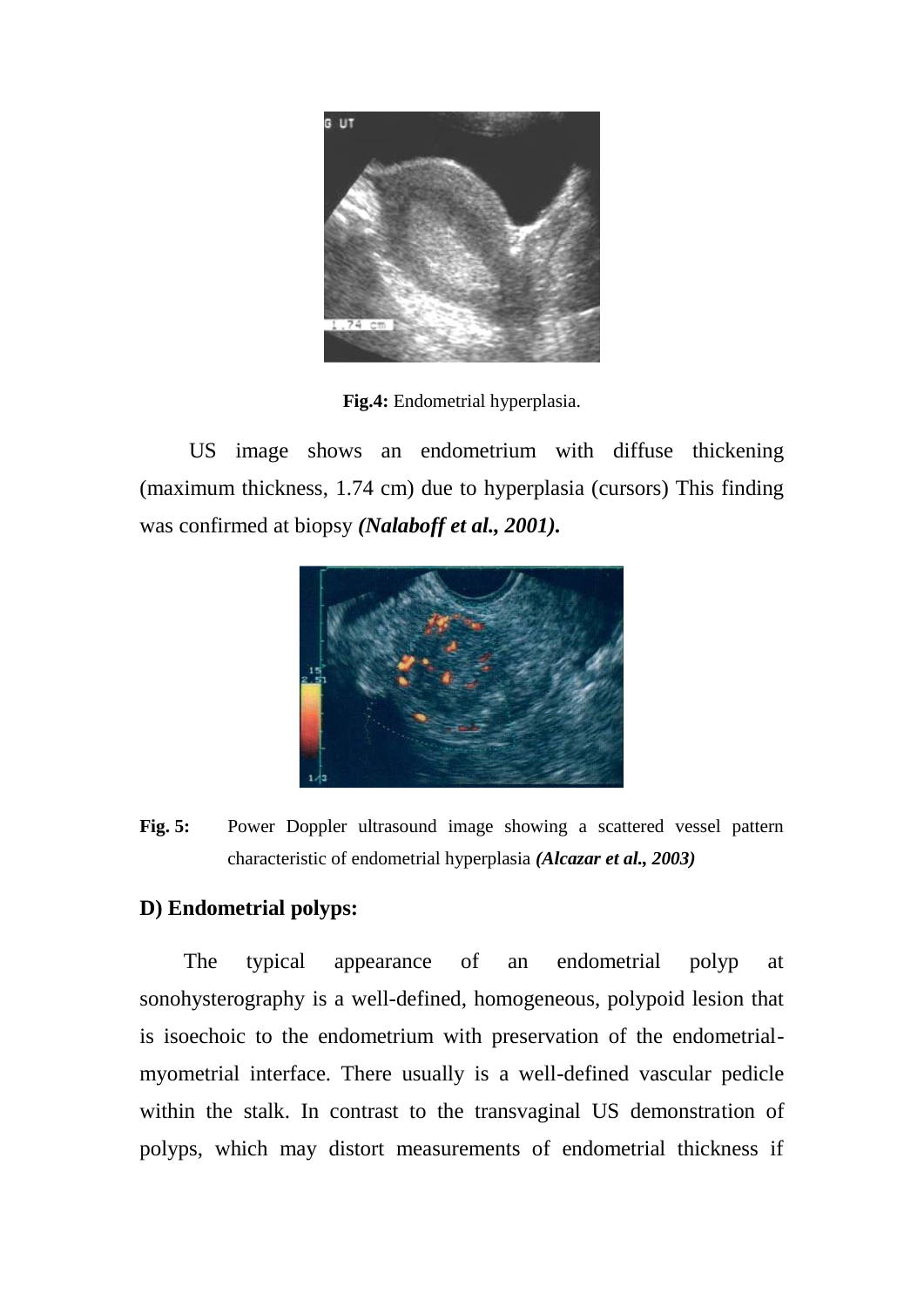made before saline infusion, at sonohysterography the uninvolved singlelayer endometrium appears normal in thickness and should be measured separately from the polyp *(Davis et al., 2002)*.

Some of the atypical features of polyps include cystic components, multiplicity, a broad base, and hypoechogenicity or heterogeneity Occasionally, polyps can have a heterogeneous echotexture with multiple cysts. This complex appearance may indicate hemorrhage, infarction, or inflammation within the polyp. A small percentage of endometrial polyps may contain malignant foci or foci of endometrial hyperplasia *(Davis et al., 2002).*

Cystic spaces corresponding to dilated glands filled with proteinaceous fluid may be seen within the polyp. The polyp may be broad-based and sessile or pedunculated. The point of attachment should not disrupt the endometrial lining *(Nalaboff et al., 2001).*

Color Doppler US may be used to image vessels within the stalk.

Fibroids or foci of endometrial hyperplasia or carcinoma can mimic a sessile polyp, and foci of atypical hyperplasia are sometimes found within polyps *(Nalaboff et al., 2001).*

#### **E) Fibroids:**

Sonohysterography allows fibroids to be classified easily and accurately by location, size, and degree of intramural extension. The major advantage of sonohysterography over other imaging modalities is that it can accurately depict the percentage of the fibroid that projects into the endometrial cavity. This feature is important because only those fibroids in which at least 50% of the mass projects into the endometrial cavity may be removed hystroscopically *(Davis et al., 2002).*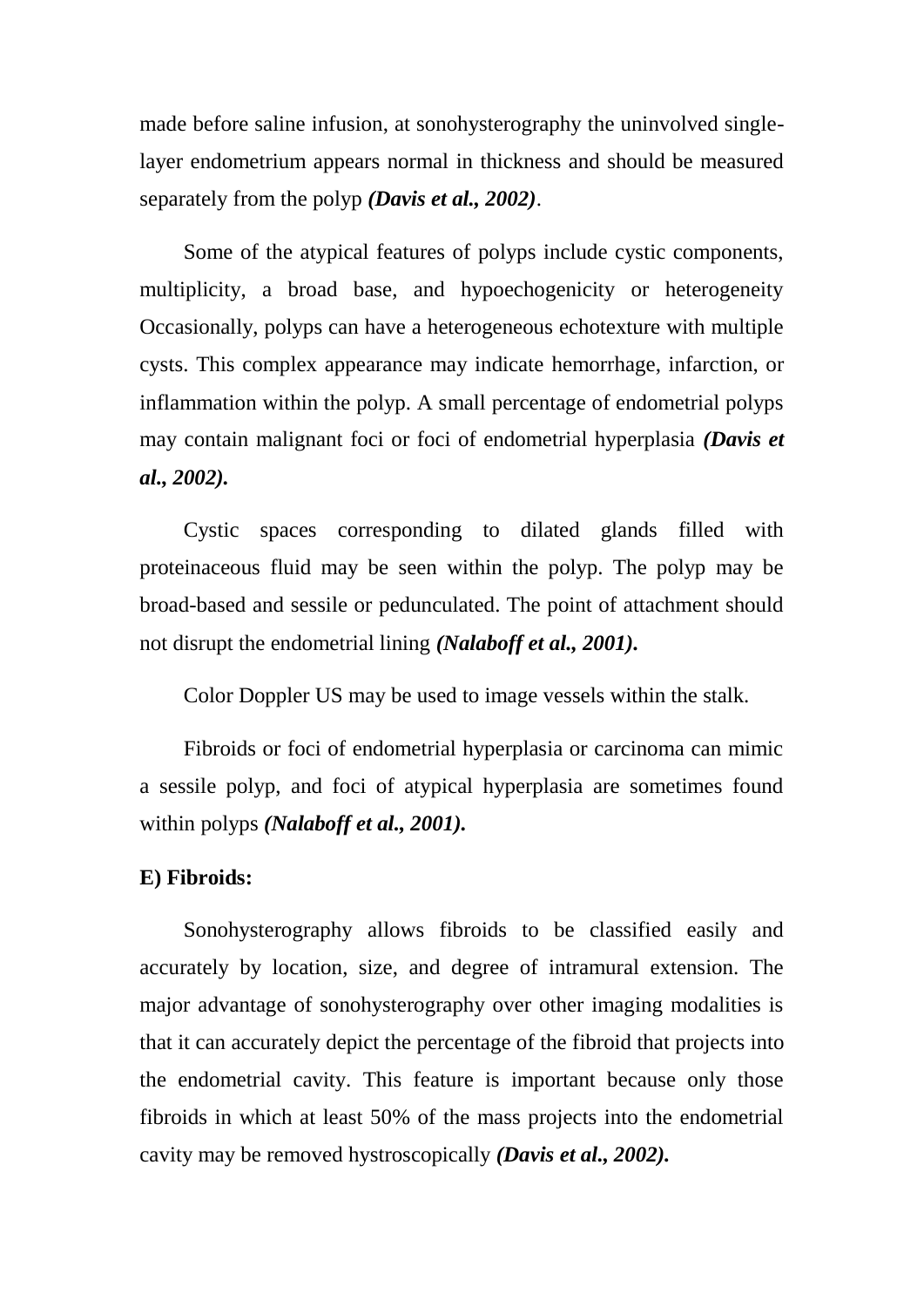# **References**

- **Alcazar, J.L., Castillo, G., Minguez, J.A. and Galan, M.J. (2003).**  Endometrial blood flow mapping using transvaginal power Doppler sonography in women with postmenopausal bleeding and thickened endometrium. Ultrasound Obstet Gynecol, 21(6):583-588.
- **Amit, A., Weiner, Z., Ganem, N., Kerner, H., Edwards, C.l., Kaplan, A. and Beck, D. (2000).** The diagnostic value of power Doppler measurements in the endometrium of women with postmenopausal bleeding. Gynecol Oncol, 77(2):243.
- **Antunes, A. Jr., Costa-paiva, L., Arthuso, M., Costa, J.V. and Pinto-Neto, A.M. (2007).** Endometrial polyps in pre- and postmenopausal women: factors associated with malignancy. Maturitas, 57(4):415-421.
- **Azran, A., Hirao, Y., kinouchi, Y., Yamaguchi, H. and Yoshizaki, K. (2004**). Variations of the maximum blood flow velocity in carotid, brachial and femoral arteries in a passive postural changes by a Doppler ultrasound method. Conf Proc IEEE Eng Med Biol Soc, 5:3708-37011.
- **Ben-Arie, A., Goldchmit, C., Laviv, Y., Levy, R., Caspi, B., Huszar, M., Dgani, R., Hagay, Z.(2004)** The malignant potential of endometrial polys, Eur J Obstet Gynecol Reprod Biol , Aug 10;115(2):206-10.
- **[Davis, P.C.](http://www.ncbi.nlm.nih.gov/pubmed/?term=Davis%20PC%5BAuthor%5D&cauthor=true&cauthor_uid=12110711), [O'Neill, M.J.](http://www.ncbi.nlm.nih.gov/pubmed/?term=O%27Neill%20MJ%5BAuthor%5D&cauthor=true&cauthor_uid=12110711), [Yoder, I.C.](http://www.ncbi.nlm.nih.gov/pubmed/?term=Yoder%20IC%5BAuthor%5D&cauthor=true&cauthor_uid=12110711), [Lee, S.I.](http://www.ncbi.nlm.nih.gov/pubmed/?term=Lee%20SI%5BAuthor%5D&cauthor=true&cauthor_uid=12110711) and [Mueller, P.R.](http://www.ncbi.nlm.nih.gov/pubmed/?term=Mueller%20PR%5BAuthor%5D&cauthor=true&cauthor_uid=12110711) (2002).** Sonohysterographic findings of endometrial & subendometrial conditions. [Radiographics,](http://www.ncbi.nlm.nih.gov/pubmed/?term=Sonohysterographic+findings+of+endometrial+%26+subendometrial+conditions) 22(4):803-816.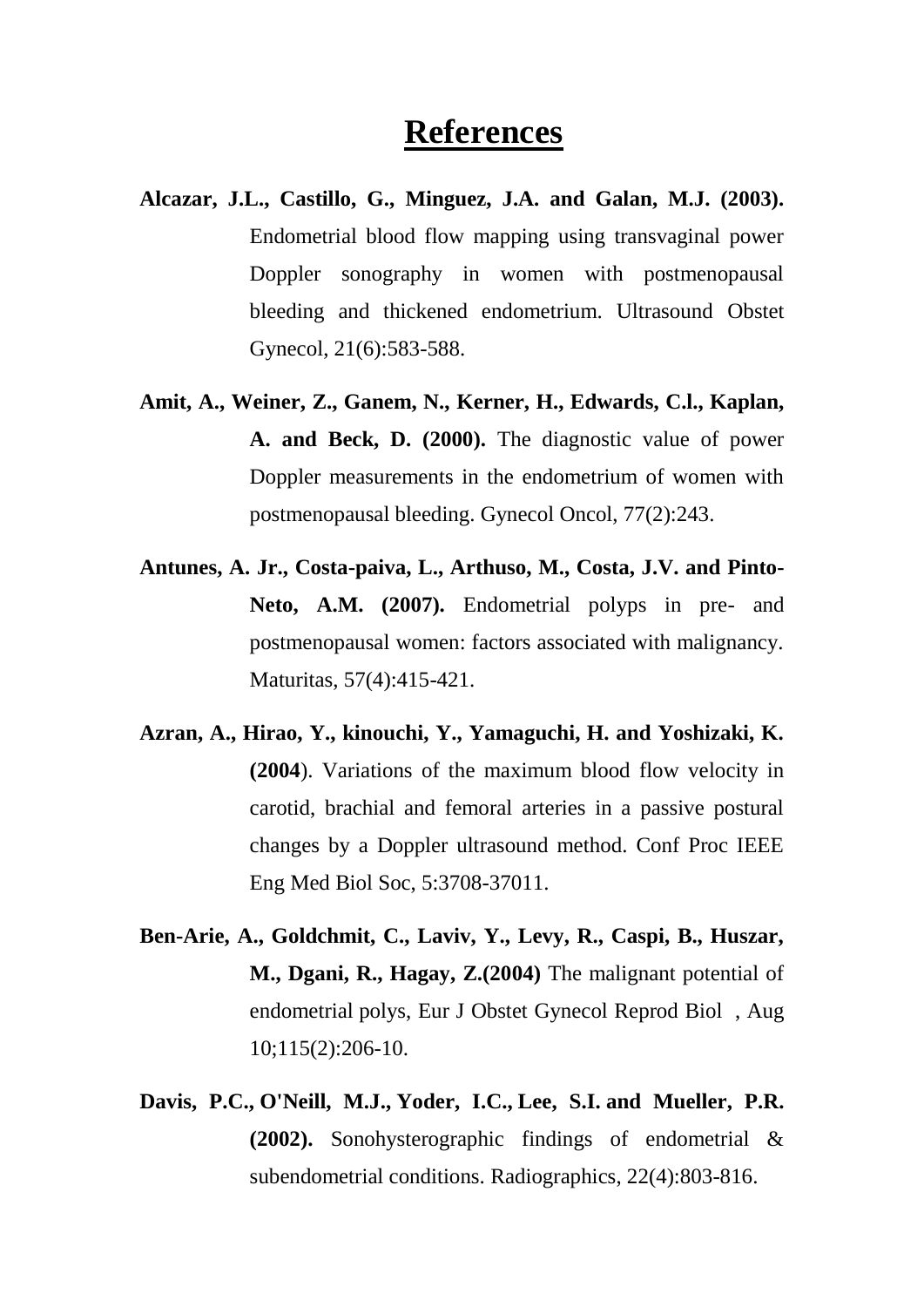- **Dal, J., vural, B., Caliiskan, E., Ozkan, S. and Yucesoy, I. (2005).** power Doppler ultrasound studies of ovarian, uterine, and endometrial blood flow in regularily menstruating women with respect to luteal phase defects. Fertile sterile, 84(1):224- 227.
- **Englert-Golon, M., Szpurek, D., Moszynski, R., Pawlak, M. and Sajdak, S. (2006).** Clinical value of measurement of blood flow in uterine arteries and endometrial vessels in women with postmenopausal bleeding using power angio Doppler technique. Ginekol pol, 77(10):759-763.
- **Ettinger, B., Bainton, L., Citron, J.T. and Upmalis, D.H. (1997).**  Comparison of endometrial growth produced by unopposed conjugated estrogens or by micronized oesradiol in postmenopausal women. Am Obstet Gynecol, 176:122-117.
- **Ettinger, B., Selby, J., Citron, J.T. and Van, Gessel. (1994).** Cyclic hormone replacement therapy using quarterly progestin. Obstet. Gynecol, 83:643-670.
- **Gong, X., Li, Q. Zhang, Q. and Zhu, G. (2005).** Predicting endometrium receptivity wiyh parameters of spiral artery blood flow. J Huazhong Univ Sci Technolog Med Sci, 25(3):335-338.
- **Ivanov, S., Katerinski, K., and Zervoudis S. (2004).** Study of neovascularization in endometrial cancer and hyperplasia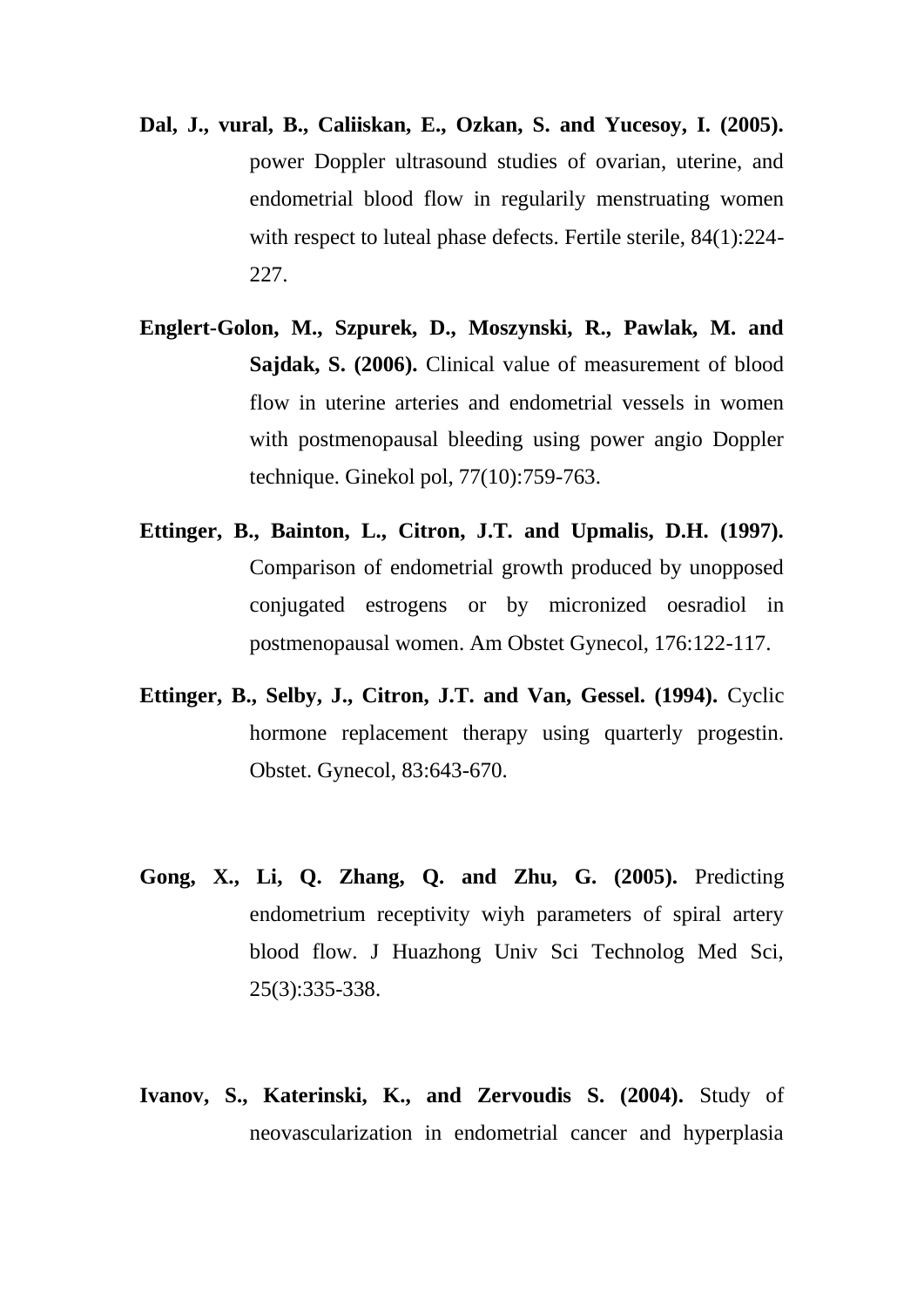using angio-doppler technique. Akush Ginekol (Sofiia), 43(2);41-43.

- **Järvelä, I., Tekay, A., Santala, M., and Jouppila, P. (2001).** Thermal ballon endometrial ablation therapy induces a rise in uterine blood flow impedence: a randomized prospective color Doppler study. Ultrasound Obstet Gynecol, 17(1):65-70.
- **Kurjak, A. and Zalud, I. (1990).** Transvaginal color Doppler in the study of uterine perfusion. In: Mashiach, S., Ben-Rafael, Z., Laufer, N. and Scheneker, J.G. Advances in Assisted Reproductive technologies. New York: Plenum Press; 541.
- **Mansour, G.M., El-Lamie, I.K., El-Kady, M.A., El-Mekkawi, S.F., Laban, M. and Abou-Gabal, A.I. (2007).** Endometrial volume as predictor of malignancy in women with postmenopausal bleeding. Int J Gynaecol Obstet, 99(3):206- 610.
- **McMichael, R.D. and Stiles, M.D. (2008).** Physics. A new spin on the Doppler effect. Science, 322(5900):386-387.
- **McParland, P.J. and Pearce, J.M. (1990).** Uteroplacental and fetal blood flow. In: Chamberlain, G. (ed). Modern Antenatal Care of the fetus, Chapter 6:89.
- **Momtaz, M., Khalil, A., Al Balkini, N., El Shenoofy, O. and Mosaad, M. (1993).** Transvaginal sonographic characterization of endometrial h**y**perplasia. J Egyptian Soc Obstet Gynecol,  $(1):43.$
- **Nagai, Y. and Hayashi, N. (2008).** Karmer-Pesch approximation for analuzing field-angle-resolved measurments made in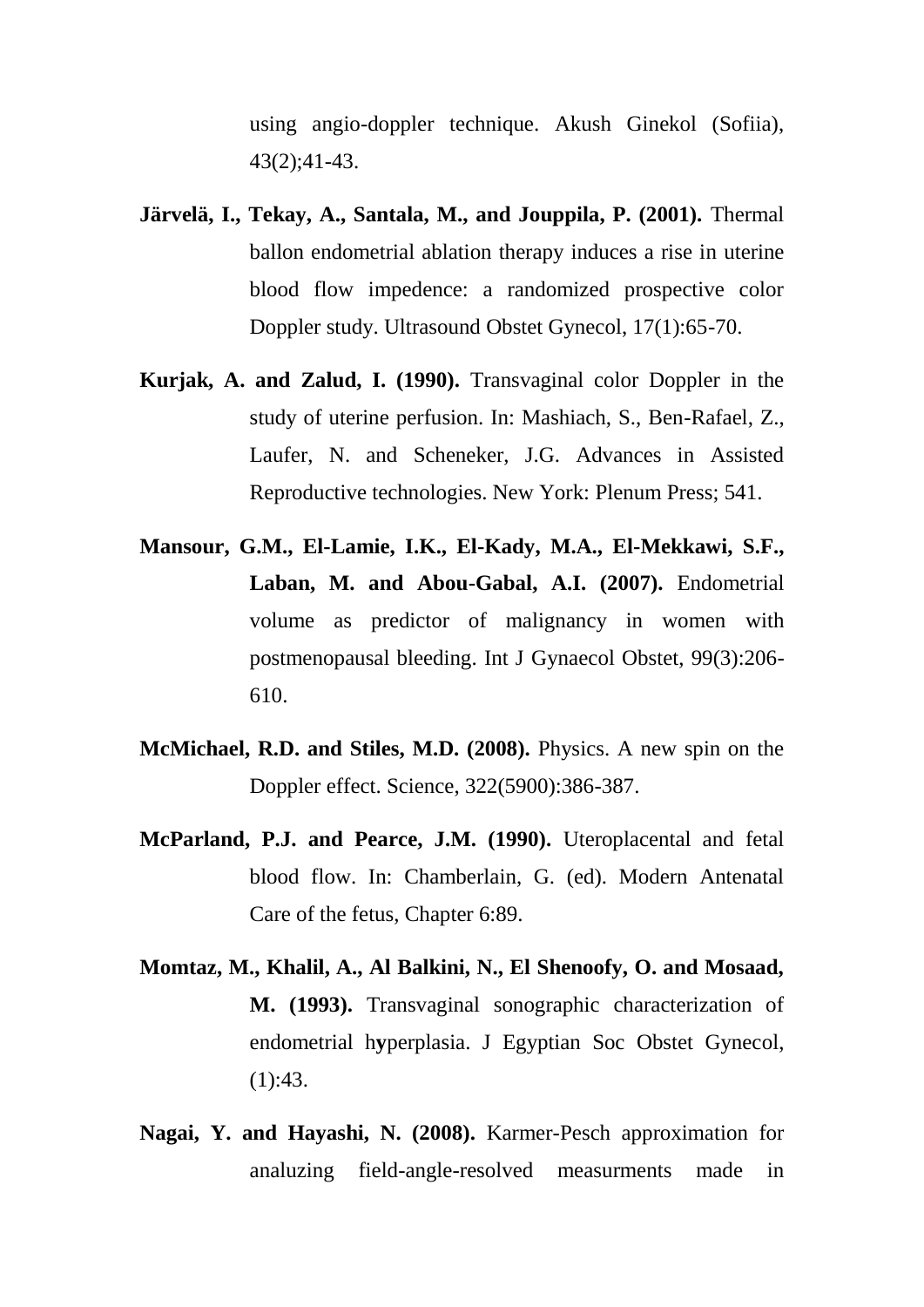unconventional superconductors: a calculation of the zeroenergy density of states. Phys Rev Lett, 101(9):097001.

- **[Nalaboff, K.M.](http://www.ncbi.nlm.nih.gov/pubmed/?term=Nalaboff%20KM%5BAuthor%5D&cauthor=true&cauthor_uid=11706213), [Pellerito, J.S.](http://www.ncbi.nlm.nih.gov/pubmed/?term=Pellerito%20JS%5BAuthor%5D&cauthor=true&cauthor_uid=11706213) and [Ben-Levi, E.](http://www.ncbi.nlm.nih.gov/pubmed/?term=Ben-Levi%20E%5BAuthor%5D&cauthor=true&cauthor_uid=11706213)** (**2001).** Imaging the Endometrium: Disease and Normal Variants. Radiographics, 21:1409.
- **Oddershede, N., Gran, F. and Jensen, J.A. (2008).** Multi-frequency encoding for fast color flow or quadroplex imagibg. IEEE Trans Ultrason Ferroelectr Freq Control, 55(4):778-786.
- **Ojha, K., Sladkeviciuss, P., Scaramuzzi, R., Collier, T., Campbell, S. and Nargund, G. (2003).** Side of ovulation and its effects on uterine and ovarian stromal blood flow and reproductive hormones. Fertil Steril, 79(2)**:**367.
- **Rubin, J.M., Adler, R.S. and Fowlkes, J.B. (1995).** Fractional moving blood volume estimation using power Doppler US. Radiology, 197:183.
- **Sawicki, V., Spiewankiewicz, B., Stelmachow, J.K. and Cendrowski, K. (2005).** Color Doppler assessement of blood flow in endometrial cancer. Eur J Gynaecol Oncol, 26(3):279-284.
- **Sheikh, M., Sawhney, S., Khurana, A. and Al-Yatama, M. (2000).**  Alteration of sonographic texture of the endometrium in post-menopausal bleeding. A guide for further management. Acta Obstet Gynecol Scand, 79(11):1006-1010.
- **Starczewski, A., Brodowska, A., Strjny, K., Puchalski, A., Mieczkowska, E. and Szydlowska, I. (2005).** The value of ultrasonography in diagnosis of atypical endometrial